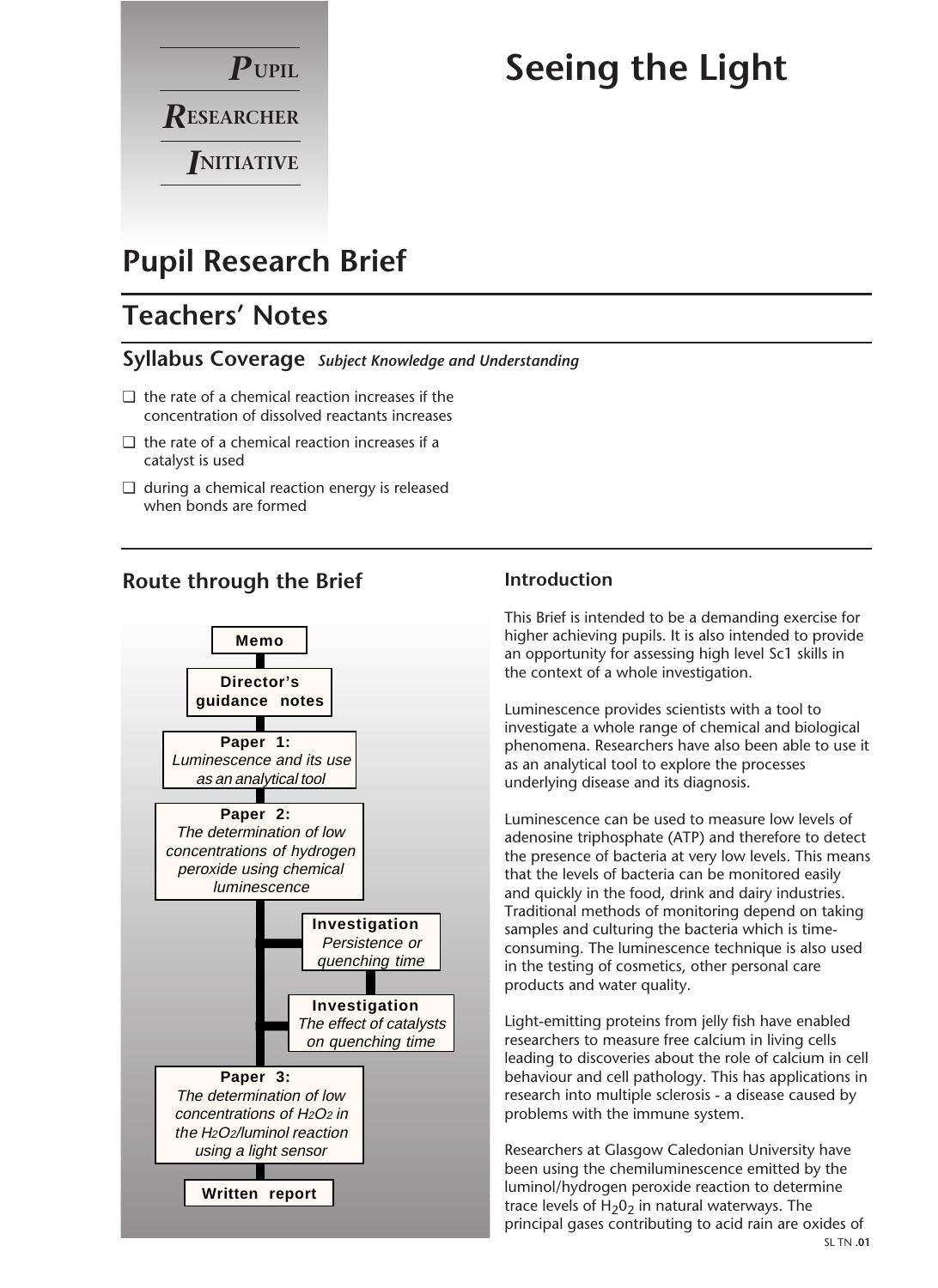### **Teachers' Notes continued**

sulphur and nitrogen and as these gases pass through the environment they are involved in a reaction with  $H<sub>2</sub>0<sub>2</sub>$ . Thus, depletion of trace levels of  $H<sub>2</sub>0<sub>2</sub>$  is one approach to monitoring the condition of rivers and lochs, and can be used as an indicator of pollution levels. There are various methods for monitoring low levels of  $H_2O_2$  but some are time-consuming and do not give very good results. The Glasgow Caledonian researchers have been developing the luminescence method as a quick and reliable method for detection of trace levels of  $H_2O_2$ .

Hydrogen peroxide is also used widely as a bleach and disinfectant in manufacturing industry, and for commercial and domestic purposes. For example, it is used as a bleach in the pulp and paper industry; for the treatment of wastes; and as a disinfectant in fish farming, in the food industry and in health-care products, e.g. for cleaning and disinfecting dentures and contact lenses. It is clear there are many applications for  $H_2O_2$  and therefore improved methods for measuring low concentrations are frequently being sought.

Chemiluminescence is a fascinating process which seems to capture pupils' attention and imagination. However, pupils rarely have an opportunity to see a reaction in school, let alone carry out one for themselves. One such reaction is the luminol/H<sub>2</sub>0<sub>2</sub> reaction which lends itself quite well to use in the school laboratory.

In this Brief pupils 'work' as members of the Test Development Group in the Analytical Services Division of a university science faculty who are asked to investigate a test for determining low concentrations of  $H_2O_2$ . The test is based on the luminol/H<sub>2</sub>O<sub>2</sub> reaction in the presence of a cobalt chloride catalyst. This is a chemiluminescence reaction which emits a low intensity blue luminescence. The intensity of luminescence or the amount of luminescence emitted can be measured for different concentrations of  $H_2O_2$  and a standard calibration method developed, from which 'unknown' concentrations of  $H_2O_2$  can subsequently be determined.

#### **Experimental and investigative skills**

- planning experimental procedures
- obtaining evidence
- analysing evidence and drawing conclusions
- evaluating evidence

#### **Prior knowledge**

Pupils should have some understanding of solution concentration and what the term *ppm* means. They SL TN **.02**

should have met the terms catalyst, enzyme, and pH. It would be helpful if they were aware of adenosine triphosphate (ATP) and its role in cells. A basic knowledge of graphs and plotting 'lines of best fit' would be useful.

#### **Running the Brief**

#### **Pupil grouping**

Pupils could work in a number of groupings during this Brief. Suggestions are:

| Initial briefing                                       | whole class; teacher-led<br>introduction                                                                                                                                                                                                                                                                                                                                  |
|--------------------------------------------------------|---------------------------------------------------------------------------------------------------------------------------------------------------------------------------------------------------------------------------------------------------------------------------------------------------------------------------------------------------------------------------|
| Introductory memo                                      | 'Test Development Teams'<br>- groups of 4 (Note: 4<br>pupils are needed to<br>perform the 'light pulse<br>method' later)                                                                                                                                                                                                                                                  |
| Analysis of<br>background papers<br>and practical work | paper 1; tackled by all<br>pupils in their<br>teams of 4                                                                                                                                                                                                                                                                                                                  |
|                                                        | paper 2; teams can do<br>'light pulse' method<br>and/or 'light persistence'<br>investigation. Depending<br>on time available some<br>teams could do method 1,<br>others method 2. Teams<br>could then report back<br>their investigation to<br>whole class. An optional<br>investigation into the<br>effect of a catalyst on the<br>reaction could also be<br>carried out |
| Analysis of results                                    | individual, pairs or teams                                                                                                                                                                                                                                                                                                                                                |
| Communication                                          | individual, if written<br>reports are to be assessed,<br>otherwise pairs or teams                                                                                                                                                                                                                                                                                         |
| Optional extension<br>investigation                    | paper 3; small groups 2-4                                                                                                                                                                                                                                                                                                                                                 |

#### **Timing**

The Brief should take between 3-4 hours of classroom time. Extra time may be needed to write up individual investigation reports if these are to be used for examination assessment purposes. The optional investigation may add two hours or more, particularly if used for project work.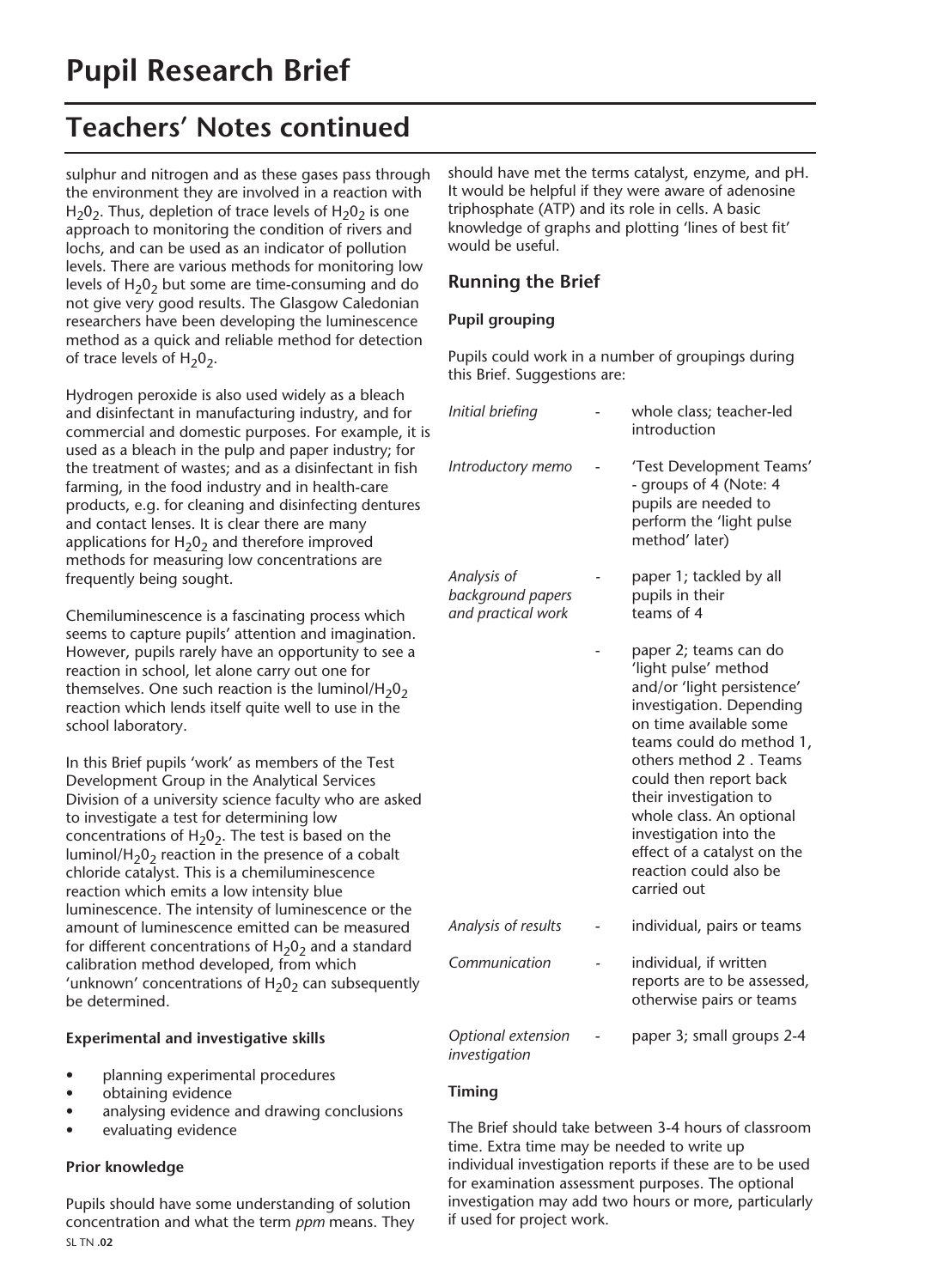### **Teachers' Notes continued**

#### **Activities**

Pupils should be issued with the **Study Guide**, which provides them with a summary of what they should produce as they work through the Brief. It can also be used as a checklist so that they can monitor their own progress.

It is worth spending a little time at the start to set the scene (see the introduction to these notes). Then, acting as the Director of Analytical Services give out the **memo** including the **Guidelines notes** and **Papers 1** and **2.** Section C of the Guidelines refers to optional **Paper 3**. Pupils are referred to you if they have some time, so you can decide whether they should do this section. Alternatively, you can do cutting and pasting and remove this section from the Guidelines and hold back Paper 3.

Pupils are guided through the Brief by the Guidance notes (G.N.) which are fairly prescriptive so that they can work systematically and pay attention to detail. All pupils should be able to do the tasks relating to **Paper 1** (Section A of G.N.) and either or both of the practical methods relating to **Paper 2** (section B of G.N.). Note, the 'persistence of luminescence' method is suggested as an idea for an investigation in a handwritten note from the Director at the end of **Paper 2**. However, some groups could do one method and others the other method and then report back to the whole class. You may want all pupils to do the 'persistence of luminescence' method since this is an investigation which they can plan for themselves. It is suggested that **Paper 3** tasks (Section C of G.N.) are suitable for higher achieving pupils and particularly useful for optional extension/project work and using IT. All pupils should produce a report of their findings to the Director (section D of G.N.).

Note: the article by Campbell on Luminescence in the first issue of *PRISM* (PRI pupil journal) is good stimulus and background reading material for this Brief. Other reading is referenced in Paper 1.

#### **Investigation details**

The brief suggests three methods for measuring the light emitted during the reaction, two of which are described in **Papers 2** and **3**. The methods have been developed for use by pupils.

1. *Light pulse method* - intensity or brightness of the light is measured by the naked eye using a simple brightness scale e.g. 1,2,3,4 to place the different concentrations in order. Most of the early work in this field was done using the naked eye. The method can give appropriate results but has obvious limitations.

Pupils will need to rehearse the procedure, be well organised as a group to work it satisfactorily, and follow procedures carefully.

2. *Persistence of luminescence method* - the time taken from appearance to disappearance (quenching time) of luminescence is used to compare the amount of light emitted for each  $H_2O_2$  concentration. This method is only suggested as an idea to the pupils so that they can devise their own investigation. This method works well. Thorough mixing of solutions is important. Our results give a graph which is a curve. It is suggested that this is set as an investigation so that pupils can plan and design their own experiment themselves. It is set up by a note from the Director written on Paper 2. Details of the method are set out in the next section\*.

3. *Light sensor method* - a light sensor linked to a PC with datalogging facility is used to measure the initial intensity of the light pulse for each  $H_2O_2$ concentration. Pupils could experiment with this method and suggest their own ideas - a good project which could form the basis for a CREST Award.

A key aim of this activity is also to get pupils to consider the validity and reliability of results.

Basic information on the calculation of errors and the use of error bars in drawing graphs is provided. Able pupils should be able to cope with this and apply it to their own results.

Our results give a straight line for the light sensor method described in Paper 3.

#### **Technical details**

All of the information required, such as apparatus, solutions, experimental data, etc. is given in Papers 2 and 3.

Solution concentrations are as follows.

- Luminol solution:  $1000$  ppm  $0.1$ g/100 cm<sup>3</sup> of pH11 buffer solution. (The buffer keeps the pH at a constant level during the reaction.)
- pH11 buffer solution: solution A 2.12g of sodium carbonate made up to 100cm3 with water solution B - 1.68g of sodium hydrogen carbonate made up to 100cm<sup>3</sup> with water.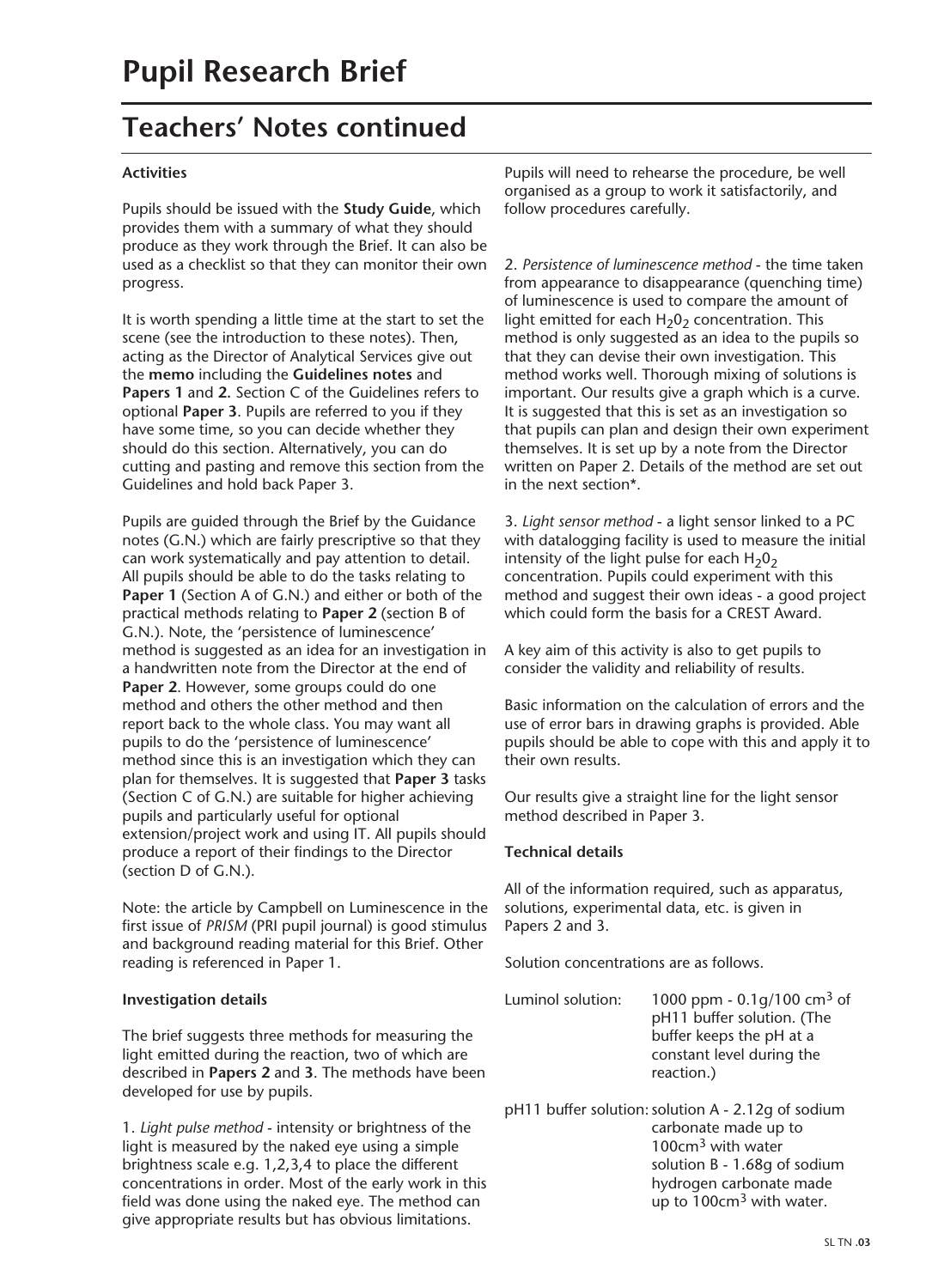## **Pupil Research Brief**

### **Teachers' Notes continued**

|                                | Adding 85 cm <sup>3</sup> of A to 15 cm <sup>3</sup><br>of B gives 100cm <sup>3</sup> of pH<br>11 buffer solution.                                                                                                                                                                                                                                                               |
|--------------------------------|----------------------------------------------------------------------------------------------------------------------------------------------------------------------------------------------------------------------------------------------------------------------------------------------------------------------------------------------------------------------------------|
| Hydrogen peroxide<br>solution: | 120 ppm (1 cm <sup>3</sup> of 20 vol (6%)<br>weight/volume) of $H_2O_2$<br>soln. made up to 500cm <sup>3</sup><br>with water). From this<br>stock solution a series of<br>standard solutions of 20 ppm,<br>40 ppm, 60 ppm and 80 ppm<br>are made. An additional<br>100 $cm3$ of say 40 ppm and/or<br>80 ppm $H_2O_2$ solution can<br>be used for the<br>'unknown' concentration. |
| Cobalt chloride<br>solution:   | Dissolve 0.24q of cobalt<br>chloride in distilled water and<br>make up to 1 litre.                                                                                                                                                                                                                                                                                               |

#### **Solutions should be prepared and used within 24 hours.**

Pupils should allow about 5 minutes for their eyes to adapt to the dark before making observations.

Luminol can be obtained from *Sigma Chemicals:* Catalogue number A8511. Price (July 1996) £5.80 - 1g (excluding VAT). 1g/l gives 1000ppm solution: 0.1g/100cm3 should be enough for a class practical.

#### **\* Measuring persistence of luminescence to**  determine low concentrations of H<sub>2</sub>0<sub>2</sub> in the **H202 /luminol reaction.**

In this method the time taken from appearance to disappearance (quenching time) of luminescence is used to compare the amount of light emitted for each  $H_2O_2$  concentration.

The concentrations of the luminol and cobalt chloride catalyst solutions are the same as for the light pulse method.  $H_2O_2$  standards of 20, 40, 60, 80, 100 and 120 ppm are used for this experiment. An additional 100 cm<sup>3</sup> of say 40 ppm or 80 ppm  $H_2O_2$  solution is made up for the unknown. The apparatus is also the same except for the addition of a stop-clock. The same safety procedures are also followed and are given on the safety information sheet in Paper 2.

#### **Method**

Work area conditions are the same as for the light pulse method. Wearing plastic gloves, 1cm<sup>3</sup> of the luminol solution (1000 ppm) is added to the sample tube. 1cm<sup>3</sup> of the 20 ppm  $H_2O_2$  solution is then added.

In the dark, 1cm3 of the cobalt chloride catalyst solution (syringe or pipette) is quickly added to the sample tube, and the stop clock started at the same time. The sample tube is continually shaken gently to ensure that the solutions are mixed.

At the moment the cobalt chloride catalyst was added to the sample tube a pulse of luminous blue light was given out. This light slowly dims in the darkness of the room. At the moment when the light became no longer visible, the clock was stopped and the time noted for the luminescence to 'quench'.

This procedure is repeated for the other  $H_2O_2$ solutions and the 'unknown', writing down the concentration of the  $H_2O_2$  and the quenching time in each case. The samples are treated in order of increasing  $H_2O_2$  concentration. Measurements are made at least twice in order to check the reliability of the readings. The two sets of results are recorded in a table and an average value calculated and recorded.

A graph of average quenching times plotted against corresponding  $H_2O_2$  concentrations (ppm) gives a calibration or standardisation curve that can be used to deduce the concentration of an unknown  $H_2O_2$ sample.

#### **Technical details**

The results for the light sensor detection method in Paper 3 were obtained using data supplied by the Data Harvest - Sense and Control - Easy Log (Interface) and Light Level Sensor (cat. no. 6120)

Alternative systems that might be used to obtain similar data include:

- 1. Philip Harris Light Sensor Meter (cat. no. E30280/1) with either the DL Plus Interface (cat. no. E40000/8). or Universal Interface (cat. no. E11500/4)
- 2. Fisher Scientific Log IT Portable Data Logger System (cat. no. CRD-200-Y) + Light Level Sensor (cat. no. CRD-220-500U.)

#### **Safety issues**

*A safety information sheet for pupil use is provided as an appendix to Paper 2 (page SL.10).*

Although safety data is given for 20 vol  $H_2O_2$  pupils will only be working with solutions of concentration 20-120ppm. They will also only be working with 1000ppm luminol solution.